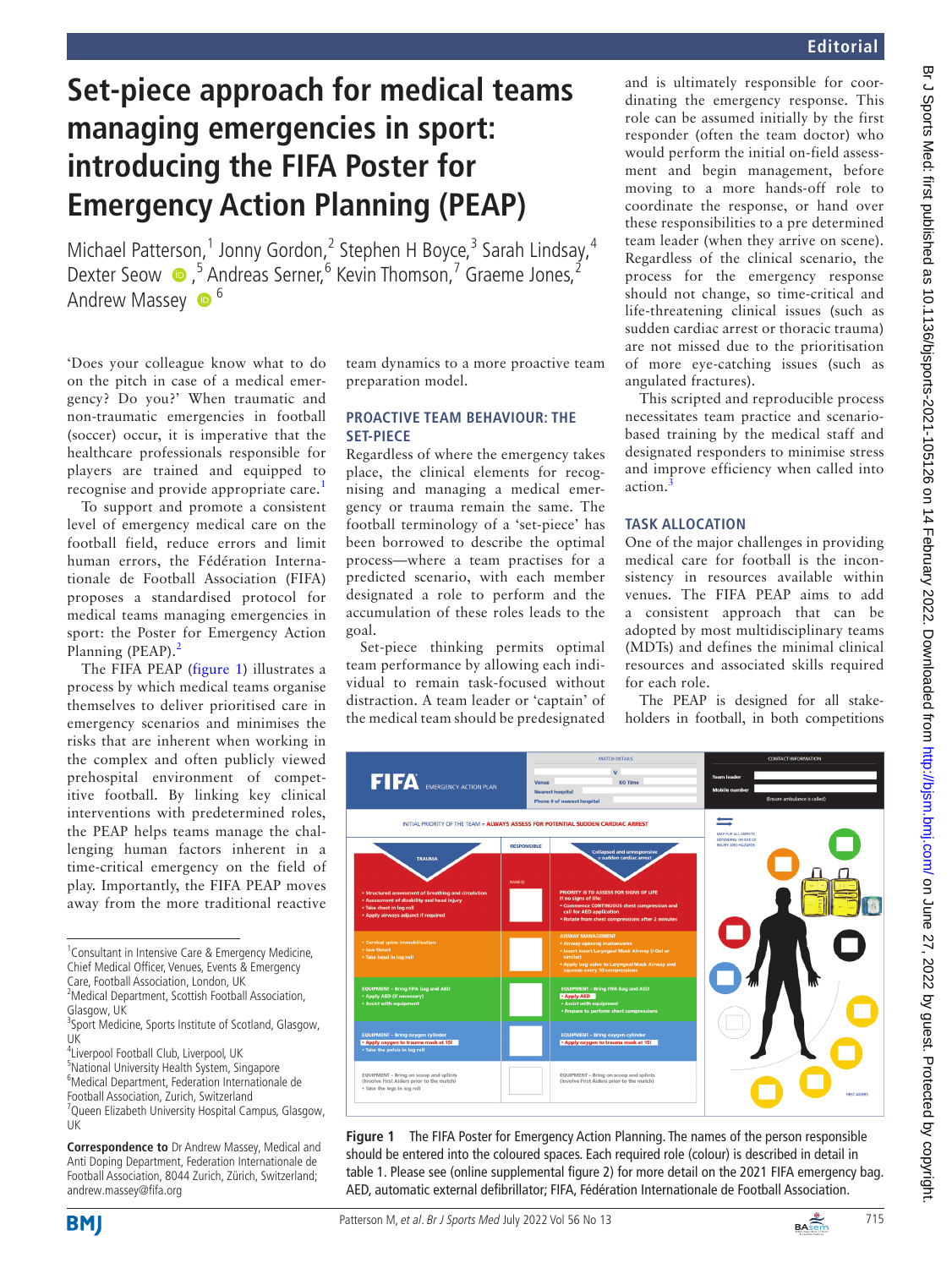<span id="page-1-0"></span>

| Table 1          | Team members and roles for the FIFA emergency action plan                                                                                                                                                                                                                             |                                                                                 |                                                                                                                                                                                                                                                                                                                                                                                                                                                                                                                                                               |
|------------------|---------------------------------------------------------------------------------------------------------------------------------------------------------------------------------------------------------------------------------------------------------------------------------------|---------------------------------------------------------------------------------|---------------------------------------------------------------------------------------------------------------------------------------------------------------------------------------------------------------------------------------------------------------------------------------------------------------------------------------------------------------------------------------------------------------------------------------------------------------------------------------------------------------------------------------------------------------|
| Role             | <b>Skills</b>                                                                                                                                                                                                                                                                         | <b>MDT</b> member example                                                       | <b>Responsibility</b>                                                                                                                                                                                                                                                                                                                                                                                                                                                                                                                                         |
| Team leader      | Team coordination and<br>communication<br>Good understanding of clinical<br>prioritisation in emergency care<br><b>Clear situational awareness</b>                                                                                                                                    | Doctor<br>Senior paramedic<br>Nurse with the resuscitation leader<br>role       | If performing the initial<br>assessment, move to "Hands<br>Off' role when able:<br>Should avoid becoming<br>task-focused and only be<br>involved in practical skills if<br>absolutely required.<br>Responsible for delegating<br>key equipment to other roles<br>(such as AED/medical gases/<br>airway equipment).<br>Responsible for coordinating<br>the team, defining clinical<br>priorities, and maintaining<br>an overview.<br>Responsible for garnering<br>pertinent medical<br>information relating to<br>the patient, from the team<br>medical staff. |
| <b>Head/neck</b> | Recognise potential cervical-<br>spine injury and apply manual<br>in-line stabilisation (MILS)<br>techniques<br>Perform airway management (or<br>exchange with more qualified<br>responder) in unconscious<br>patients (including iGel LMA<br>insertion in sudden cardiac<br>arrest). | <b>Doctor</b><br>Physiotherapist<br>Athletic trainer<br>Paramedic<br><b>EMT</b> | Primary communicator with<br>patient<br><b>Cervical-spine MILS</b><br>Airway management<br>Leading team in log-roll or<br>spine boarding technique.                                                                                                                                                                                                                                                                                                                                                                                                           |
| <b>Chest</b>     | Able to perform initial primary<br>clinical assessment (ABCDE)<br><b>Experienced in recognising</b><br>sudden cardiac arrest or signs of<br>significant injury<br><b>Capable of performing basic</b><br>airway manoeuvres and chest<br>compressions                                   | <b>Doctor</b><br><b>Paramedic</b><br><b>EMT</b>                                 | Initial assessment (including)<br>starting as team leader while<br>team assembles)<br><b>Ensure safe airway and</b><br>application of oxygen when<br>required<br><b>Start CPR</b><br><b>Torso control in log-roll</b>                                                                                                                                                                                                                                                                                                                                         |
| Equipment        | Understands the use and<br>deployment of all medical<br>equipment allocated to the team<br>(although does not need to be<br>skilled in its use)<br>Able to carry relatively heavy<br>resources to support the team                                                                    | Paramedic<br><b>EMT</b><br><b>First Aiders/AHPs</b>                             | Bring FIFA Bag and AED.<br>Deployment of medical<br>equipment in line with the<br>clinical scenario<br>Liaison with any other venue<br>stretcher team personnel<br>to assist the team leader in<br>coordinating extrication<br>Responsible for the safe<br>clearance and removal of<br>medical equipment from the<br>field of play                                                                                                                                                                                                                            |
| <b>Pelvis</b>    | Perform basic medical manual<br>handling and assist clinicians in<br>patient care<br>Trained in the application of<br>spinal immobilisation and patient<br>movement equipment                                                                                                         | <b>EMT</b><br><b>First Aiders/AHPs</b>                                          | Pelvic control in log-roll<br>Assists with CPR (if trained)<br>May be designated specific<br>equipment to assist Head<br>& Chest roles (AED/medical<br>gases/airway equipment)                                                                                                                                                                                                                                                                                                                                                                                |
| Legs             | Perform basic medical manual<br>handling and assist clinicians in<br>patient care<br>Trained in the application of<br>spinal immobilisation and patient<br>stabilisation equipment (such as<br>spider straps and vacuum splints)                                                      | EMT<br><b>First Aiders</b><br><b>AHPs</b>                                       | Leg control in log-roll<br>Assists with CPR (if trained)<br>May be designated specific<br>equipment to assist head/<br>neck and chest roles (AED/<br>medical gases/airway<br>equipment)                                                                                                                                                                                                                                                                                                                                                                       |

AED, automated external defibrillator; AHP, allied health professionals; CPR, cardiopulmonary resusicitation; EMT, emergency medical technician; FIFA, Fédération Internationale de Football Association; LMA, laryngeal mask airway; MDT, multidisciplinary team.

and training. It is an umbrella process that is equally applicable to venues with already established high-functioning emergency systems and those with more moderate resources. To achieve this, we have placed emphasis on the key interventions required to resuscitate and stabilise a patient and the skills required to deliver these procedures. This focus allows the integration of clinicians with emergency competencies (such as doctors, paramedics and nurses) and allied health professionals with other skills (such as physiotherapists, athletic trainers, sports therapists and first aiders) into a MDT.

# **PRACTISING TO PERFECTION**

Within the PEAP, roles are allocated and practised prior to the deployment of the team so when an emergency takes place, team members are already aware of their role and responsibilities in the process. These are colour coded and represent the positions and responsibilities each member should take during a scenario—as described in [figure](#page-0-0) 1. Each club may have personnel to fill each of these roles and practise their emergency response together before the start of the season. In some circumstances, the visiting team may require personnel from the home team to fill all roles. This should be determined before match day and role allocation should take place at the Prematch Medical Meeting (suggest 1 hour prior to kick-off) or in a pretraining briefing. As part of adopting the PEAP, teams should introduce time for this key communication or so-called 'medical timeout' into their regular preactivity routine.

# **CREATING STRONG TEAM COMMUNICATION**

A synchronised, well-practised set-piece allows teams to work efficiently and without getting in each other's way. However, the task-focused element of most team members' roles places increasing importance on communication and the hands-off oversight of the team leader.

Communication within the team is key, allowing team members to feedback through the team leader who provides situational awareness and coordinates the set-piece. The team should practice closed-loop communication where the team member alerts the rest of the team via the team leader when each task is delivered.

It is inevitable that team communication and performance will be challenged by stressful, time-critical medical emergencies, and so the PEAP is designed as a reference document for use during team activity. All roles and communication channels should refer back to the FIFA PEAP as a tool to maintain clear team direction, organisation and leadership in times of stress.